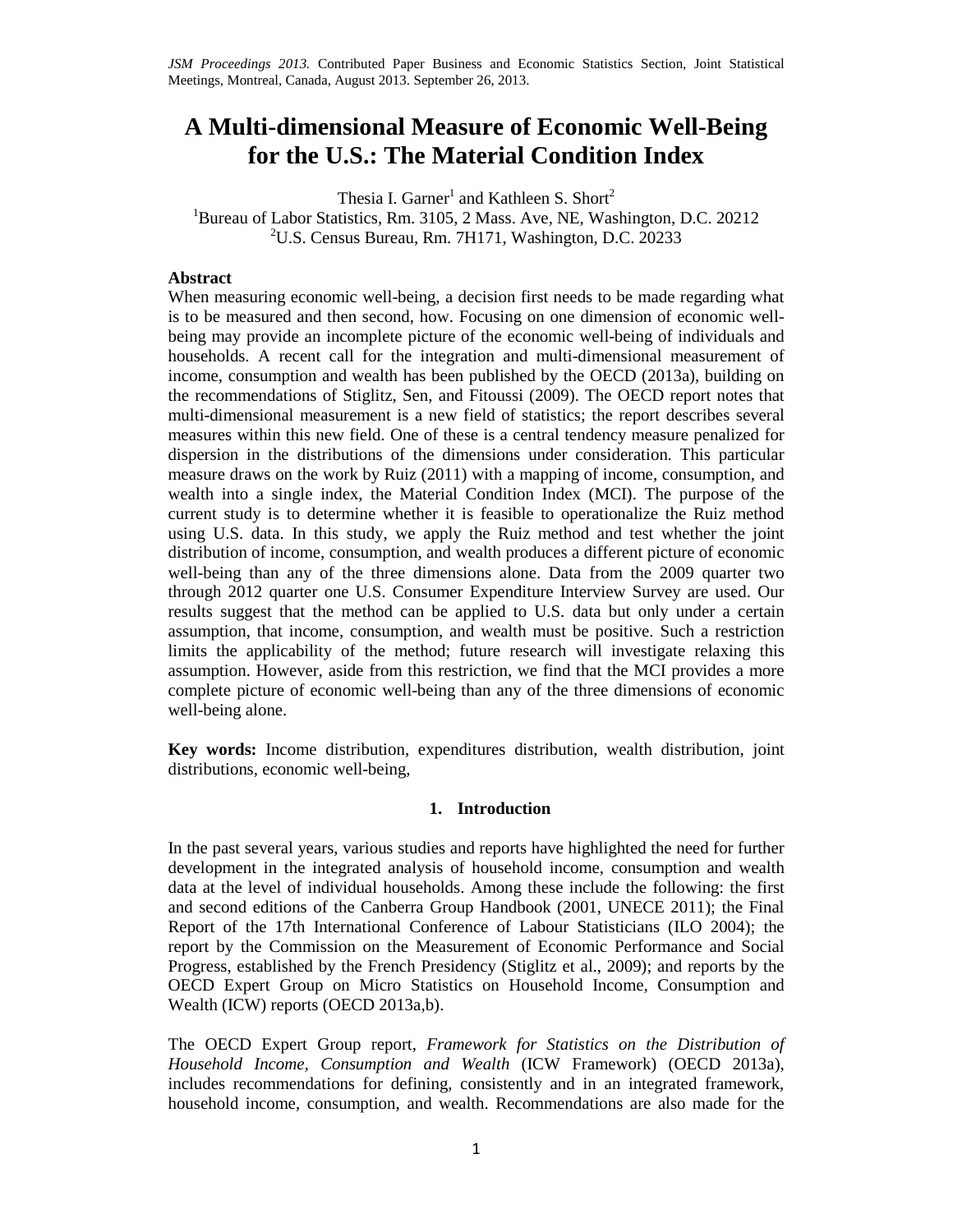collection of these data and methods for analyses. Among the methods are multidimensional analyses of income, consumption and wealth at the micro-level, including the use of composite measures that combine all three dimensions into a single statistic. One option for the production of a single statistic, incorporating these three dimensions, is a measure that combines central tendency and dispersion. For this index, a central tendency measure is penalized for dispersion in the distributions of the dimensions under consideration. This measure builds on work by Ruiz (2011), who refers to the measure as the Material Condition Index (MCI).

The MCI jointly considers three dimensions of economic well-being in a multidimensional, inequality-sensitive framework. Ruiz developed his measure by building upon original work of Foster et al. (2005) on composite measures of well-being and Alkire and Foster (2010) in their work on the inequality-adjusted Human Development Index (HDI). As noted by Ruiz, the MCI is based on the level of each dimension of economic well-being and two distinct forms of inequality: the spread of the distribution for each dimension, and the statistical dependence between dimensions. Ruiz suggested that this methodology is well-suited for dimensions with the same units of measurement, and so is specifically appealing for the measurement of households' financial conditions. Ruiz used a French household survey that records income, consumption, and wealth, and found that the use of the MCI, as a measure of households' material living standards, provides a very different picture from one solely using income, both on the equity and the efficiency side, and at the aggregate and the microeconomic level.

The purpose of the current research is to test the feasibility of applying the Ruiz method to analyze the economic well-being of people in the U.S. Data from the U.S. Consumer Expenditure (CE) Interview Survey from 2009 quarter two through 2012 quarter one are analyzed. We compare results from the multidimensional framework to one based on each of the dimensions alone. Our results show that income and consumption are only part of the story and that accounting for these together, along with wealth, provides for a more complete assessment of households' economic and material well-being. These results are dependent on the data, definitions of income, consumption, and wealth, and an assumption regarding the data specification, i.e., the restriction that values be positive. Future research will address a relaxation of this assumption.

In the next section of this paper the MCI is described. This is followed by a section in which income, consumption, and wealth are defined, following the ICW Framework (OECD 2013a) as closely as possible, along with the data source. The next section includes the results, and then the final section concludes.

# **2. The Material Condition Index MCI**

The Material Condition Index is based on the calculation of generalized means extended to a multi-dimensional framework, by use of a nested structure. In the one-dimensional case, assuming  $(x_1,...,x_n)$  is the distribution of income, for example, over *n* units of observations, the generalized mean of curvature *q* of this distribution is simply given by the following formula:

$$
\mu_q(x_1, ..., x_n) = \left[\frac{1}{n} \sum_{i=1}^n x_i^q\right]^{\frac{1}{q}} \forall q \neq 0
$$
\n(1)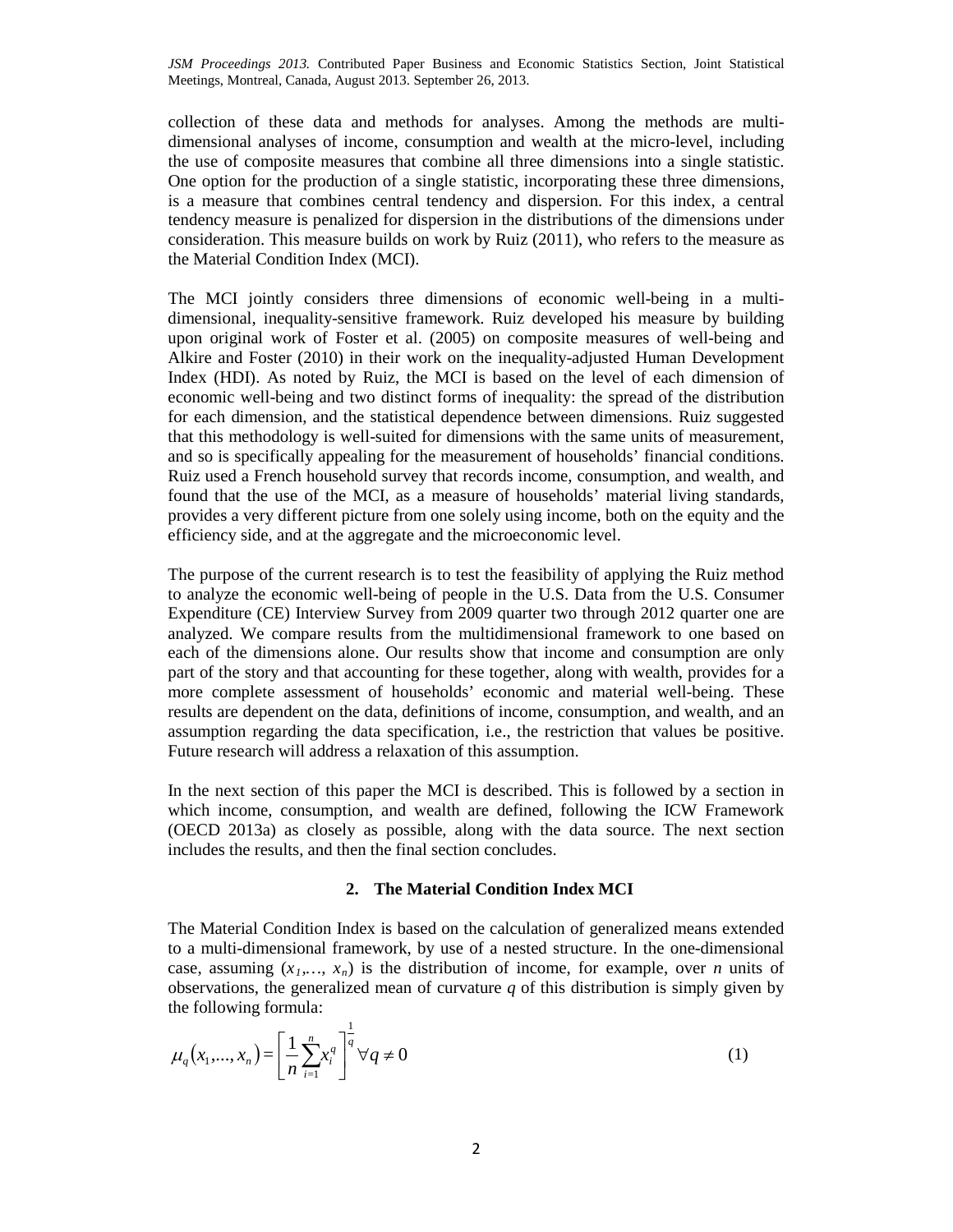$$
=\prod_{i=1}^n x_i^{\frac{1}{n}} \text{ for } q=0
$$

When  $q = 1$  the generalized mean reduces to the arithmetic mean; when  $q = 0$ , this case is the geometric mean and when  $q = -1$ , the harmonic mean. As  $q$  increases, greater emphasis is put on the upper tail of the distribution. Conversely, when *q* decreases, greater weight is placed on the lower tail. In the case of observing levels of inequality, *q* can be referred to as a measure of inequality aversion. The generalized mean using a single dimension, with a curvature parameter, was proposed by Atkinson (1970) as a measure of economic well-being; the Atkinson framework discounts mean income by a measure of the spread in the income distribution according to a utilitarian welfare concept. As with the Atkinson measure, for the MCI, the *q* parameter discounts the mean well-being dimension level by a measure of the spread of the distribution.

Ruiz notes that generalized means are useful tools as they consider the whole distribution of a given variable or variables and may place continuously greater weights on lower incomes or consumption, for example, as *q* diminishes. As a result, one can lower the influence of the upper part of the distribution while at the same time not completely ignoring values just above a threshold. The index proposed by Ruiz is a multidimensional generalization of the Atkinson's measure. However, the multi-dimensional nature of the MCI builds upon the work of Foster et al. (2005) in his study of composite measure of well-being.

In a multi-dimensional framework, there are two ways of aggregating a distribution matrix. The first is to aggregate across the units (as in the one dimensional case), and then across the dimensions. The second way is to aggregate first across dimensions, thus generating for each unit an overall level of achievement across dimensions; we refer to these as individual MCIs. Elements of this vector, the individual MCIs, are then aggregated into a single number across individuals. The first way favors the dimensional perspective (eliminating the units point of view in the first step), while the second emphasizes the units. Following the terminology established by Kolm (1977), the first way can thus be seen as a specific or dimensional aggregation procedure (S-aggregation), while the second as an individualistic aggregation procedure (I-aggregation).

A simple assumption is made in the production of MCI based on income, consumption, and wealth in the study by Ruiz and in this study: that there is equal weighting regarding the importance of income, consumption, and wealth. Equal weighting is assumed when all three dimensions are used due to a lack of guidance regarding which dimension is more or less important in assessing economic or material well-being. Weighting of dimensions is a long standing issue in multi-dimensional analyses. The specification of the MCI, as presented below, allows for different weights to be applied to the dimensions. For example, zero weights are placed on wealth when the MCI is produced using consumption and income only.

The Material Condition Index is based on generalized means extended to a multidimensional framework, specifically a nested generalized mean. The formulas below are given for the I-aggregation: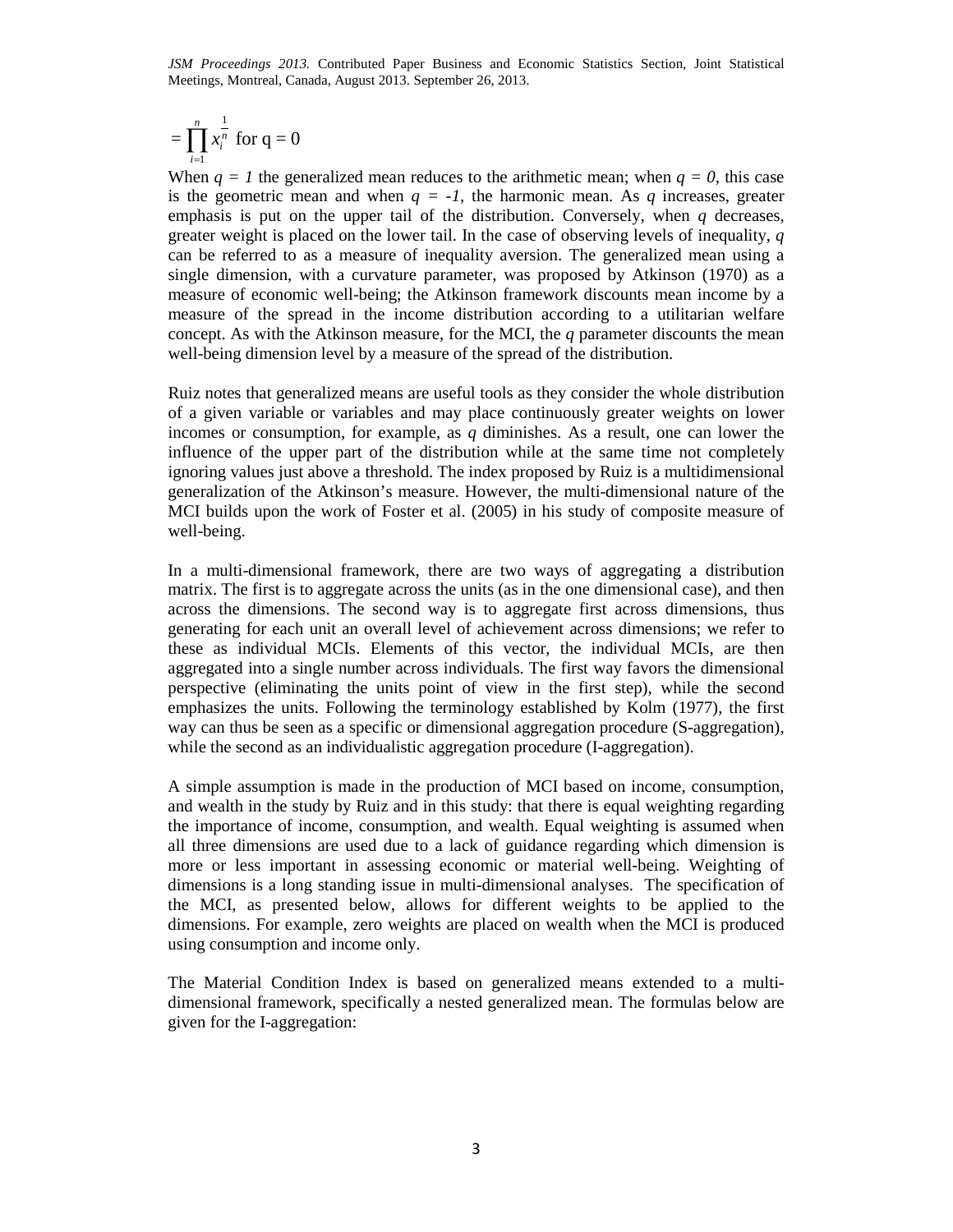$$
W^{I}(X) = \left[\frac{1}{n} \sum_{i=1}^{n} \left[ \left[ \frac{1}{m} \sum_{j=1}^{m} (x_{i}^{j})^{r} \right]^{1} \right]^{1} \right]^{1} \forall q < 1, \forall r < 1, q \neq 0, r \neq 0
$$
\n
$$
= \prod_{i=1}^{n} \left[ \prod_{j=1}^{m} (x_{i}^{j})^{1} \right]^{1} \left[ \int_{0}^{m} f \circ r \circ q = 0 \text{ and } r = 0 \right]
$$
\n
$$
= \left[ \frac{1}{n} \sum_{i=1}^{n} \left[ \prod_{j=1}^{m} (x_{i}^{j})^{1} \right]^{1} \right]^{1} \forall q < 1, q \neq 0 \text{ and } r = 0
$$
\n
$$
= \prod_{i=1}^{n} \left[ \left[ \frac{1}{m} \sum_{j=1}^{m} (x_{i}^{j})^{r} \right]^{1} \right]^{1} \left[ \text{for } q = 0 \text{ and } \forall r < 1, r \neq 0 \right]
$$
\n(2)

The formulas below are given for the S-aggregation:

$$
W^{s}(X) = \left[\frac{1}{m} \sum_{j=1}^{m} \left[ \frac{1}{n} \sum_{i=1}^{n} (x_{i}^{j})^{q} \right]^{1} \right]^{r} \forall q < 1, \forall r < 1, q \neq 0, r \neq 0
$$
\n
$$
= \prod_{i=1}^{m} \left[ \prod_{j=1}^{n} (x_{i}^{j})^{\frac{1}{n}} \right]^{1} \text{ for } q = 0 \text{ and } r = 0
$$
\n
$$
= \left[ \frac{1}{m} \sum_{i=1}^{m} \left[ \prod_{j=1}^{n} (x_{i}^{j})^{\frac{1}{n}} \right]^{q} \right]^{1} \forall q < 1, q \neq 0 \text{ and } r = 0
$$
\n
$$
= \prod_{i=1}^{m} \left[ \left[ \frac{1}{n} \sum_{j=1}^{n} (x_{i}^{j})^{r} \right]^{1} \right]^{1} \text{ for } q = 0 \text{ and } \forall r < 1, r \neq 0
$$
\n
$$
(3)
$$

For both the I- and S-aggregations, *q* has the same interpretation as in the one dimensional case, expressing the concern for inter-individual inequality over all the dimensions, while *r* penalizes for the unbalancement in achievements between dimensions for each individual (what can be denominated as "intra-individual" inequality).

Calculation of the MCI relies on an arbitrary choice of sequencing and, depending on the choice of curvature parameters, may result in different outcomes based on the aggregation sequence. A desirable and convenient property for a multi-dimensional index is path-independency, i.e., aggregating either across dimensions, then across units or first across units then across dimensions yields the same results. A path independent framework is where  $q = r$ , so that the sequence of aggregation yields the same result. For path-dependency, there are trade-offs between the curvature restriction (*q*) of the index and its sensitively to an increase in the dimensions' correlations *r*, where  $q \neq r$ .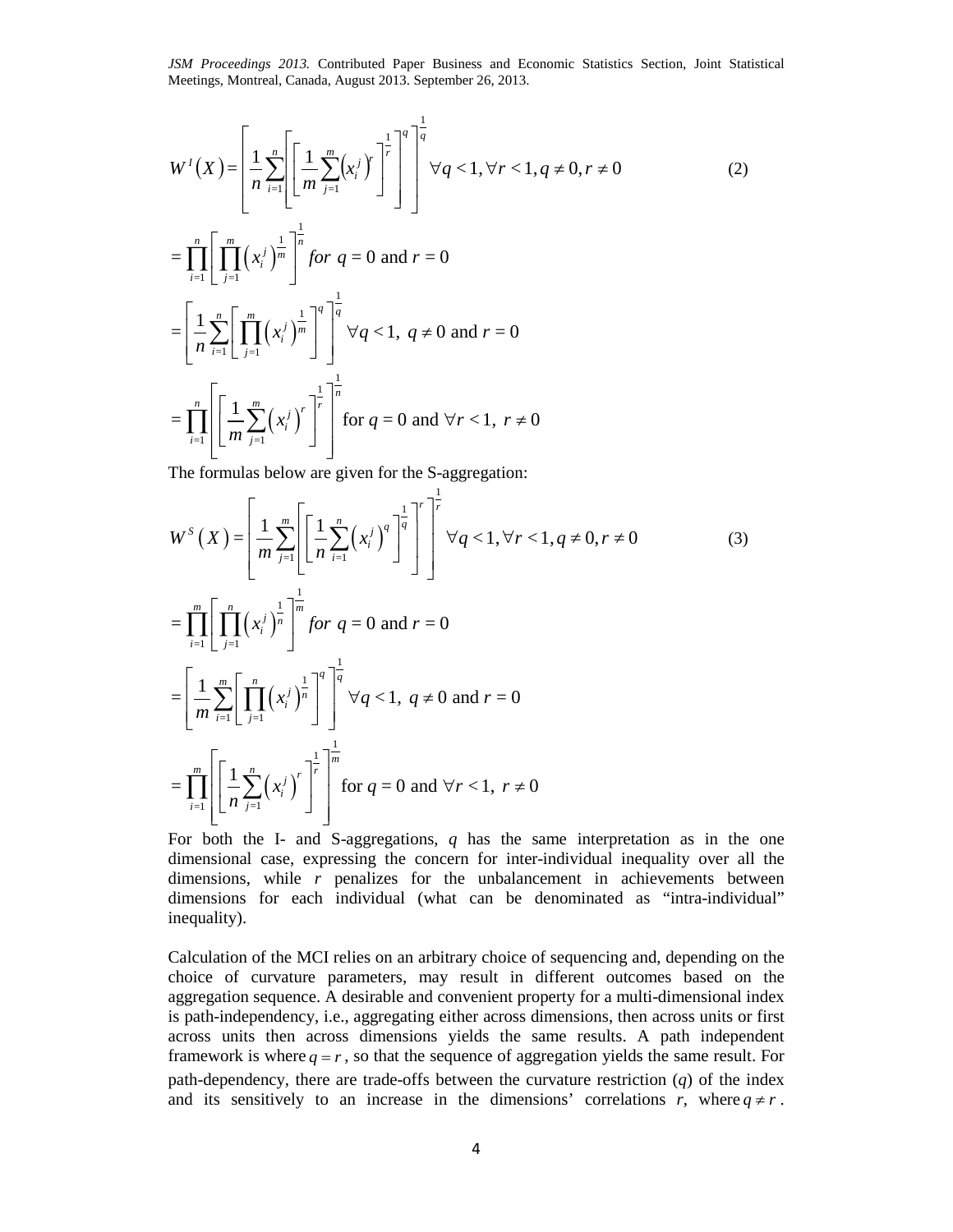Regarding the choice of path-independency versus path-dependency, one is more flexible than the other while the other is easier to implement when data are limited. When there is path-independence, the S-aggregation can be used to produce the MCI and the input data for the measure can be from different sources. For example, for the U.S., the income data could be from the Current Population Survey, consumption-based data from the CE, and wealth data from the Survey of Consumer Finances. Survey-specific generalized means for each dimension, with a penalty for inequality within each dimension, would be produced for the total population. Then these population inequality-penalized generalized means for each dimension would be aggregated into one index to form the MCI. In contrast, when all the data are available in a single survey and observed simultaneously, the interaction between dimensions can be accounted for at the individual level. As noted in the OECD report (2013a) and by Ruiz (2011), accounting for this interaction at the individual or household level is a primary goal of multi-dimensional analysis of economic well-being; thus the I-aggregation will always be preferable to the Saggregation. Our calculations show results for both path-independency and path dependency.

For a discussion of the properties of the aggregation function, we refer the reader to Ruiz (2011). Ruiz lists the properties of the aggregation function, theorems, and proofs. The properties of the multidimensional measure are the same as those in the literature on welfare comparisons and inequality.

The first step in the construction of the MCI is to normalize the entries of the dimensions in order to have a ratio-scale measure of the dimensions, with the lowest value set to 0% achievement level and 100% as the highest level of achievement. Such normalization means that there is comparability across the dimensions so that a 50% achievement in one dimension is equal to 50% achievement in all others. Such normalizations are standard in multi-dimensional measures (see Anand and Sen, 1994, for a discussion of this as applied to the Human Development Index (HDI), and Anand and Sen, 2000, in their work on the income component of the HDI $)$ .<sup>[1](#page-4-0)</sup> Since income, consumption, and wealth are all measured in the same underlying units, dollars, such a normalized scale adjustment makes sense. We followed the method used by Ruiz, for each value of income, consumption, and wealth we subtracted the lowest achievement possible, divided by the difference in the maximum and minimum achievements. It is to this normalized matrix of income, consumption, and wealth that the parameters *q* and *r* are applied.

The focus of the MCI is the individual, thus an adjustment is needed to account for the differing needs of adults and children when data are available only at the household level. For the analysis, income, wealth, and consumption data are adjusted to account for these differing needs within a household (consumer units in the case of the CE). We follow the approach used by Ruiz (2011) and use the modified OECD scale with the following values applied: 1.0 to the first adult; 0.5 to the second and each subsequent person aged 14 and over; and0.3 to each child aged younger than 14. Each consumer unit's income, consumption, and wealth are divided by the number of adult equivalents in the consumer

l

<span id="page-4-0"></span><sup>&</sup>lt;sup>1</sup> When comparing normalized means across time or across countries, it is imperative to normalize by the highest and lowest achievements across the time periods or across the countries. For example, let's say income, consumption, and wealth double from one period to the next. The normalization applied would result in a normalized mean, in our case a MCI, for the second period that is twice as large as the normalized mean in the first period, thus reflecting the fact that the levels of income, consumption, and wealth are higher and thus economic well-being is higher.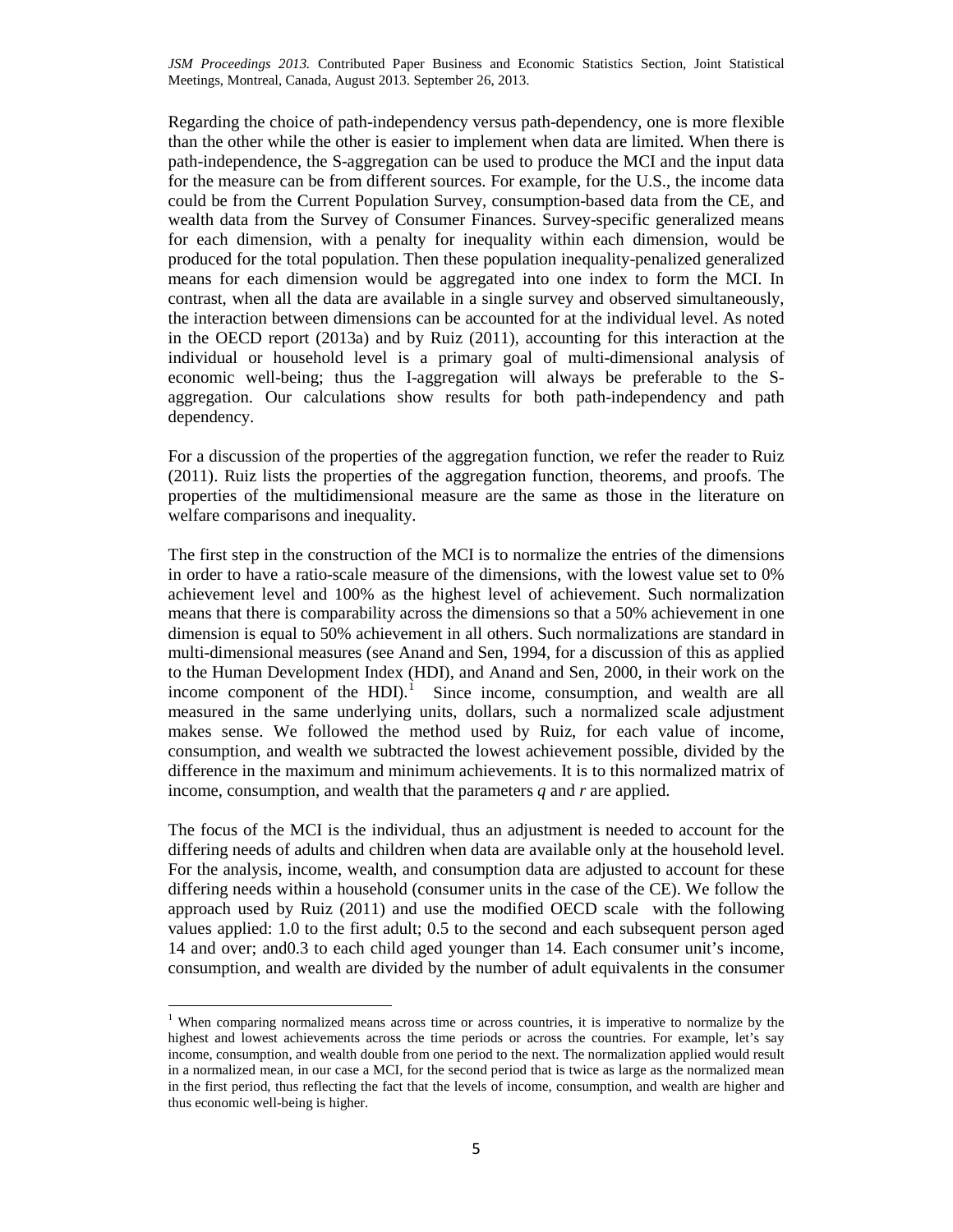unit. Distributions are based on the ranking of people in the population and in different demographic groups by their equivalized income, wealth, and consumption. The person population weights are calculated by multiplying the number of people within the consumer unit times the consumer unit population weight (CE variable FINLWT21). All results presented are person population weighted.

# **3. Variable Definitions and Data Source**

For this study, we follow as closely as possible the ICW Framework (OECD 2013a) in defining household income, consumption and wealth. A key requirement of the ICW Framework is consistency in the way that income, consumption, and wealth are defined. For example, the consumption value of the flow of owner occupied housing services is defined as the rental equivalence of the unit, net implicit rental income from this housing is included in income, and net worth (property value minus debt) of this housing is included in wealth. While consistency in defining variables is important, there are instances when the data available do not support the desired definitions; we note these instances below. A description of the data source and challenges are also included in this section.

# **3.1 Adjusted Disposable Income**

The ICW Framework recommends that adjusted disposal income be used as the income measure for economic well-being measurement (see chapter 4, OECD 2013a). Adjusted disposable income equals all income received minus current transfers paid plus social transfers in kind (STIK). Income received is defined as those receipts that are received on a regular and recurring basis and are therefore available to support consumption and other ongoing obligations. Included in income is the implicit net rental income from owned dwellings, owner-occupied and vacation homes and time shares. In addition, the implicit net rental income from owned consumer durables, own-produced domestic services, and other home production are to be included. Current transfers paid include payments such as direct taxes, fees or fines paid, employer and employee contributions to social insurance schemes, current transfers to non-profit organizations, and current transfers to other households, such as child support or alimony payments. Social transfers in kind are non-monetary social transfers that a person receives usually from the government (sometimes from a non profit institute) as services.

Although the ICW Framework recommends that adjusted disposal income be used as the income measure for economic well-being measurement, not all of the information needed to create an ICW Framework disposable income variable is available in the CE. For example, the net rental income from owned dwellings can be created but not the implicit rent from durables and other home production. Regarding durables, vehicles, in particular, posed a problem for us. The CE Survey Interview collects an inventory of vehicles and information about the purchase of new vehicles, including loan information, and associated expenditures for vehicle use and maintenance of new and previously purchased vehicles. However, no information is available regarding the flow of services from owned vehicles; thus, a net rental income from the flow of services associated with vehicle ownership is not made. A requirement of the ICW Framework is that income, consumption and wealth be consistently defined. Given this requirement, the net implicit income, consumption, and net worth of vehicles are not included in our measures for this analysis. In addition, little information on social transfers in kind, with the exception Supplemental Nutrition Assistance Program (SNAP) payments, is available in the CE. Current transfers to be subtracted from income, such as income taxes, are limited to those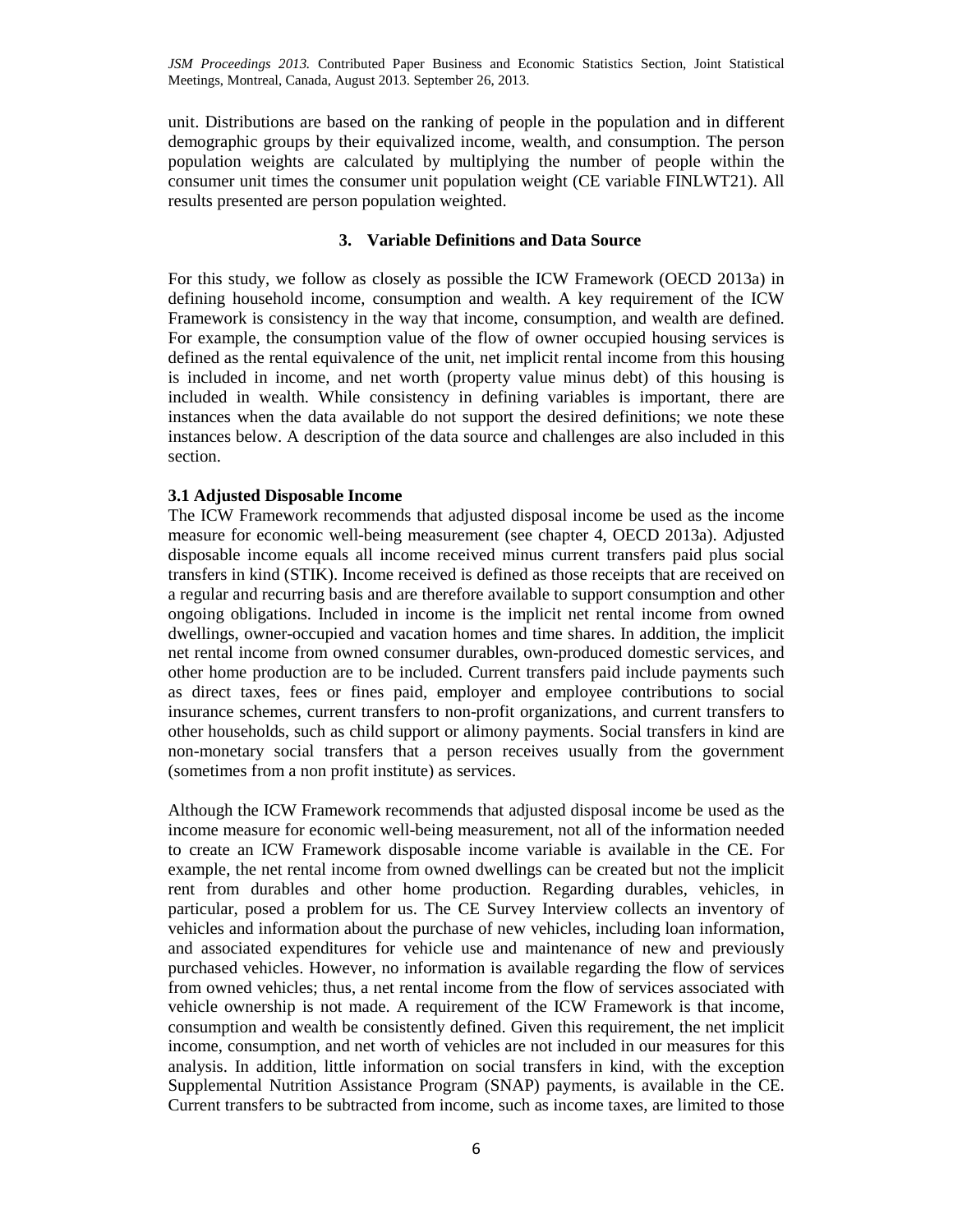reported by consumer units. Reports of income taxes are generally of lower quality in the CE; plans are currently underway at the BLS to impute income taxes (see Paskiewicz 2013). Thus, for this analysis we use money income as our starting point, and then make subtractions to meet the OECD ICW Framework recommendation as closely as possible.

Adjusted disposable income used in this study is the combined money income of all consumer unit members (14 years of age or over) during the 12 months preceding the interview, plus the net rental income of owned housing and plus the cash value of SNAP payments minus current transfers. Transfers subtracted include reported income taxes, payments made to others outside the consumer unit for child support and alimony, cash support for non-consumer unit members, gifts to non-consumer unit members, contributions to charities and other organizations, churches, education institutions, political organizations, other contributions and cash, and deductions for Social Security.

It is critical to note that for this study, income is defined with only one of the social transfers available to eligible consumer units in the U.S., that being SNAP. Other social transfers in-kind would include Medicare and Medicaid, housing subsidies, school meals, energy assistance, etc. These other transfers in-kind also represent important policy tools that redistribute income. Had these items been included estimates of inequality of the income and consumption distributions likely would be much different from what is reported here. It is well known that STIK are very important to welfare analysis. In addition, better estimates of income taxes are also likely to alter the results of the distributional analysis. Further work should account for an expanded set of STIK and income taxes.

## **3.2 Wealth**

The definition of wealth, or net worth, following the ICW Framework, is the value of all assets owned by a household less the value of all its liabilities at a particular point in time (see chapter 6, OECD 2013a). An asset is a store of value representing a benefit or series of benefits accruing to the economic owner by holding or using the entity over a period of time. Assets may be financial in nature or not. All liabilities are financial in nature.

For this study, using CE data, wealth is defined as total assets minus debt. Assets include the value of the following as of the fifth interview: current values of savings and checking accounts, current values of securities (stocks, bonds, or mutual funds), balances of money owed to the consumer unit, value of the insurance policies surrendered, and market value of owned primary residence, vacation homes, time shares. Liabilities are defined to include the following: balances owed on mortgage principal on an own dwelling occupied by the consumer unit, vacation homes, and times shares; and, money owed to other creditors, such as department stores, banks, credit unions, finance companies, insurance companies, doctors, dentists, and other medical practitioners. The current market values of owned dwellings and associated debt have been adjusted to reflect non-business use, and in the case of time shares, the amount of time that the consumer unit has access to the time share. Not included in assets are properties without housing. Although we have the market value and debt of unimproved land, we do not have a consumption flow value for the land. As noted in the adjusted disposable income section, we do not consider vehicles in our analysis.

#### **3.3 Actual Final Consumption**

The ICW Framework recommends that actual final consumption be the measure used for economic well-being analysis (see chapter 5, OECD 2013a). Actual final consumption is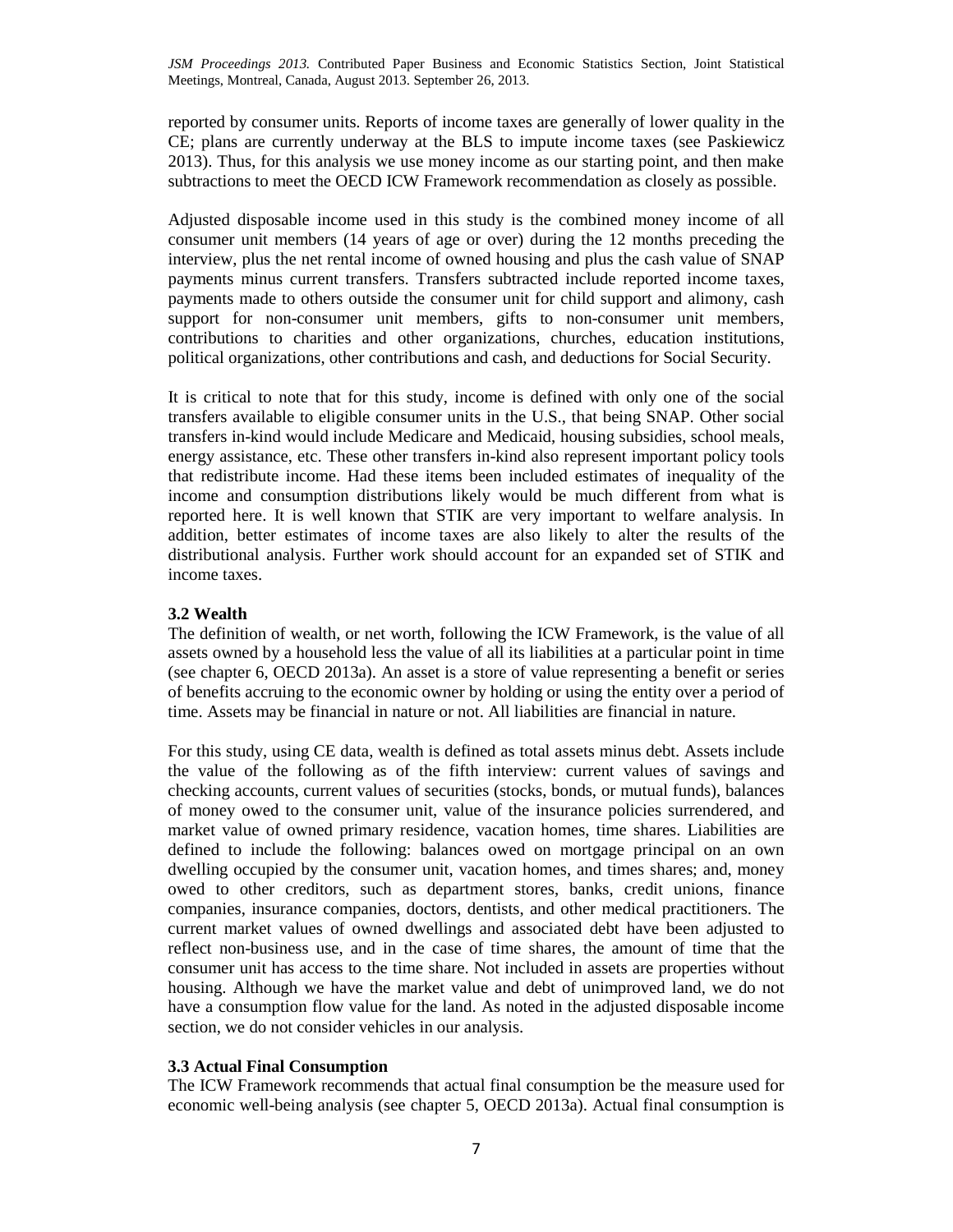defined as consumption expenditure plus the value of social transfers in kind provided by government and non-profit institutions. Actual final consumption expenditure is the value of goods and services used or paid for by a household to directly meet its needs. These goods and service are obtained: through the purchase of goods and services in the market; as in kind income from employers, from self-employment (through barter of goods and services produced by the household), or from property or other investments (e.g. portion of crop provided by share-farming tenant); from the household's own production of goods and services; or as transfers in kind from other households or from businesses, and as social transfers in kind provided by government and non-profit institutions. For services and non-durable goods, the expenditure made is assumed to be equal to consumption. For durable goods, those that can be used repeatedly over a period of time, it is the value of the flow of services from these that are included in consumption.

Using the CE Interview data, expenditures consist of the transaction costs, including excise and sales taxes, of goods and services acquired during the interview or recordkeeping period. Expenditure estimates include expenditures for gifts, but exclude purchases or portions of purchases directly assignable to business purposes. With the exception of owned dwellings, vehicles, and major appliances, the full cost of each purchase is recorded as the consumption value, even though full payment may not have been made at the date of purchase.

Not all the data for ICW Framework definition of consumption are available from the CE. The CE data are restricted primarily to purchases of goods and services on the market and from other consumer units. However, also collected are the values of employer-provided food and rent as pay and, implicitly, the value of SNAP benefits. It is that SNAP benefits are reflected in reported food expenditures. The service flows from owned housing are collected and valued as reported rental equivalence. Owned housing includes owner occupied units, time shares, and vacation properties. A select few categories of housing maintenance and repair expenditures are counted as consumption; these are limited to those that it is assumed renters have as well. The rental equivalence of owned housing is assumed to include the service flows from major household appliances since such appliances are often included in rental units. Other consumer durables are assumed to be valued at their expenditure value; no consumption values are added to the data to reflect the consumption of previously purchased consumer durables. Vehicles are the one exception to this treatment; as noted earlier, vehicles are not considered in our analysis. As for income, the actual final consumption measure used for this study does not meet the full recommendation of the ICW Framework.

## **3.4 Data Source and Challenges**

Accounting for the relationship among income, consumption, and wealth at the individual or household level is a desirable goal of multidimensional measures of economic wellbeing such as the Material Condition Index. To meet this desired goal, a single source is needed to provide these data. The Consumer Expenditure Survey is the only U.S. federal survey that collects data on income and wealth and data that can be used to produce consumption estimates. The CE collects detailed data on an estimated 60 to 70 percent of total family expenditures (BLS 2013). In addition, global estimates are obtained for food and other selected items. These global estimates account for an additional 20 to 25 percent of total expenditures. Unique to the Diary are nonprescription drugs and medical supplies (primarily topicals and dressings), personal care products, and housekeeping supplies, which included postage. Data from 2009 quarter two through 2012 quarter one are used in the creation of the MCI for the U.S. This time period was selected due to the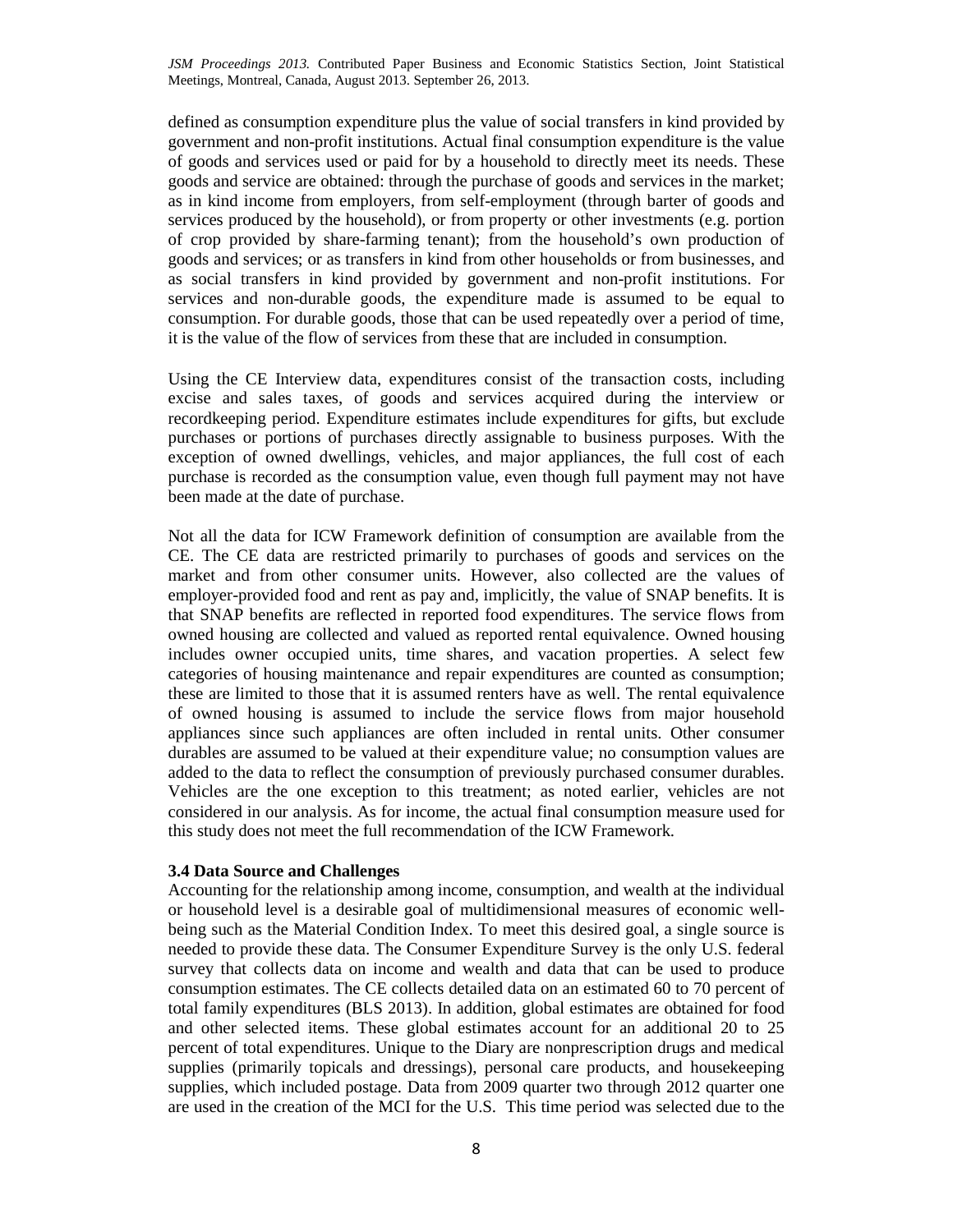availability of reported rental equivalence data from all owned housing. The CE has collected estimates of reported rental equivalence for owner occupied housing for many years. Beginning with 2008, data have been collected on the rental equivalence of vacation properties and time shares. The CE Division within the BLS, beginning with 2009 quarter two, has made available rental equivalence values for these properties that reflect adjustments for personal use (as opposed to business use). For the analysis, income, wealth, and consumption values were converted to 2011 dollars, using the All Items Consumer Price Index for Urban Consumers (CPI-U), before the MCIs were computed.

A requirement of this study is that an annual accounting of income and consumption is used and that the data refer to the same time period, with the stock of wealth valued at the end of this time period. The CE collects expenditure data every three months over five periods; each quarterly report of expenditures is for the previous three months. We use the data from the last four interviews to produce our measure of annual consumption. Income data are collected in interviews two and five but only the annual income reported in the fifth interview refers to the same time period as the sum of expenditures over the four quarters; thus, fifth quarter income is used. Stocks of assets and liabilities, needed for the wealth measure, are only collected in the fifth interview. Due to CE design for the collection of these data, we restrict our sample to consumer units who complete the last four quarterly interviews of the CE Survey Interview. To examine the MCI for different types of consumer units, we use the demographic characteristics recorded for the fifth interview.

All results in this study are population weighted and are based on the cross-section consumer unit weights provided in the CE internal data base for the fifth interview multiplied by the number of members in the consumer unit. A more appropriate weight would account for the fact that the study sample is restricted to consumer units with four complete interviews. Our final data set included information on 14,948 unique consumer units over the 2009 quarter two through 2012 quarter one interview time period.

To produce the MCI, Ruiz (2011) assumed there to be diminishing marginal returns from income and wealth. This means that the accumulation of income and wealth beyond a certain point does not enhance material well-being in a dollar to dollar way. To account for diminishing returns to income and wealth, Ruiz applied a log transformation to these variables but not to consumption. For our study, we also applied a log transformation to consumption to reflect our assumption that there are diminishing returns to consumption as well. The choice of a log transformation is only one of many that could have been made (see Anand et al., 2000). However, once our choice was made, it became is necessary that income, wealth, and consumption be positive. Ruiz dealt with negative and zero values by assigning bottom codes to the French data. Due to the extremes in wealth, Ruiz restricted wealth to financial wealth only and did not consider liabilities. In our case, we bottom recoded income and total wealth (financial plus non-financial assets minus liabilities) that were less than \$1000 to equal \$1000 and recoded wealth values greater than \$2,000,000 to be equal to \$2,000,000. There were two cases with negative consumption values; these were dropped. All other consumption values were greater than \$1000 and so were not bottom recoded. We did not top recode income or consumption. The theory underlying the MCI supports the idea that values can only be zero or positive; this is because achievement in material conditions can only be zero or positive, it can never be negative.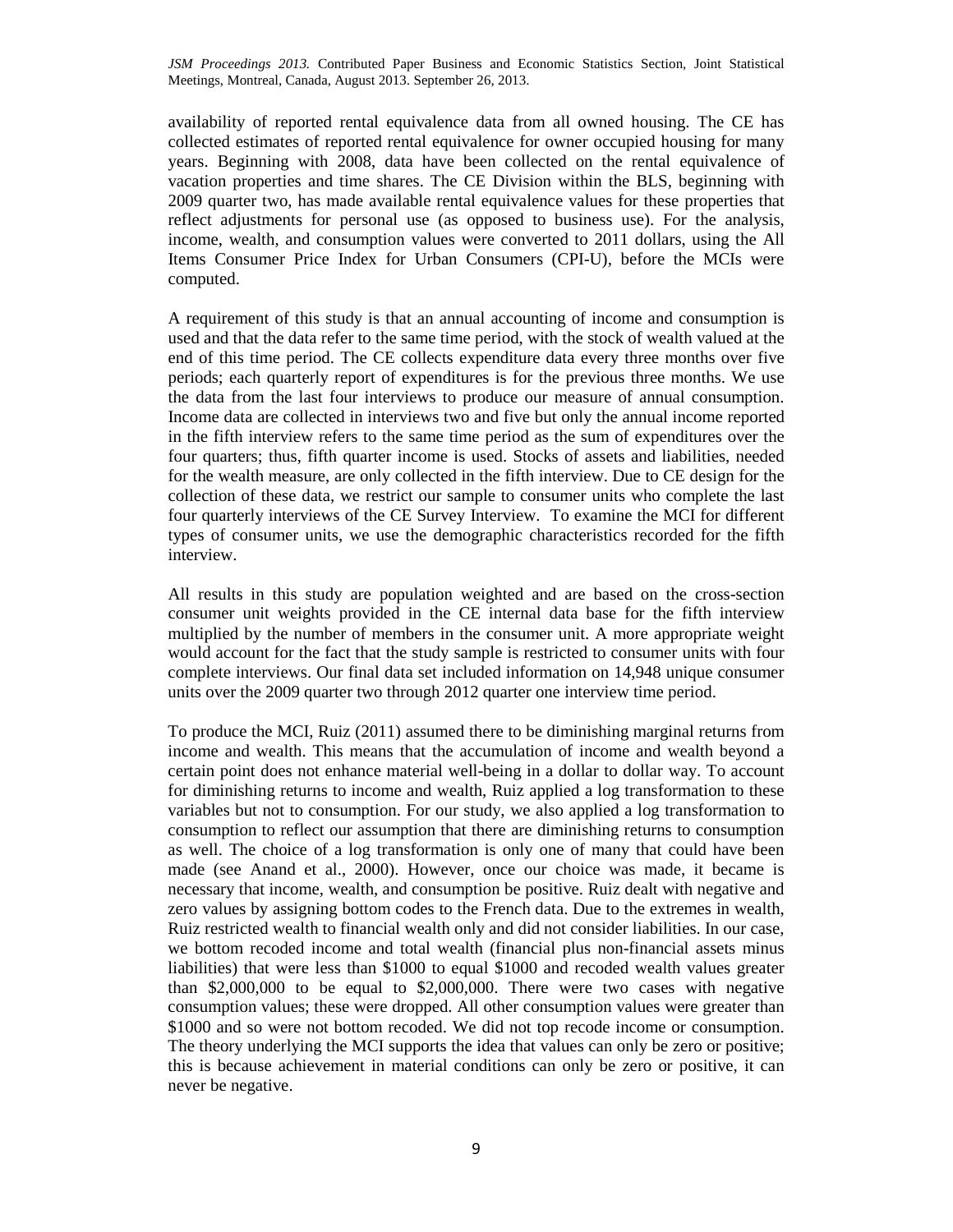In order to make the scale of income, consumption, and wealth comparable across dimensions, Ruiz applied a normalization to the values resulting in values between 0 and 1. For the normalization, the minimum or lowest level of achievement in the population, for example for income, was subtracted from the individual value of the achievement; this was then divided by the difference in the maximum and minimum achievable values in the dimension. We followed the same normalization in our study. However, the normalization used by Ruiz poses a challenge for log transformations when the difference in the lowest achievement and actual value equals 0, thus the numerator is zero in this case. To deal with this problem, we created a minimum achievable value that was \$1 lower than the lowest reported value in our data. Another way to have dealt with this would have been to assume that the lowest achievement possible would be \$0; then the difference between the bottom recoded value of \$1000 and the lowest achievement possible would always be positive.

## **4. Results**

The Material Condition Indexes (MCI) presented in this section are based on the normalizations of income, wealth, and consumption such that the lowest normalized value of each is 0 (actually just above 0) and the highest is 1. In the tables we show results by deciles of income as income is the usual measure used for economic wellbeing.

Table 1 includes MCIs based on each dimension separately by deciles for the U.S. When only one dimension is being considered, only the *q* parameter comes into play. The assumption being made is that for economic well-being measurement, only one dimension of economic or material well-being is important. In our case, the MCI based on income alone has weights applied to consumption and to wealth that are equal to zero. The MCI based on consumption has income and wealth weights equal to zero. And, the MCI based on wealth has income and consumption weights equal to zero. The focus in this table is on the relative magnitude of the MCIs. The numbers in the tables do not have a direct interpretation but are to be considered relatively. For example, a MCI of 0.7 suggests a higher degree of overall achievement relative to a MCI of a value of 0.4 when both of the inequality parameters are set equal to one. When the inequality parameters are set to values less than one, a MCI of 0.5 would suggest a higher degree of overall achievement with a penalty for inequality within dimensions and between dimensions relative to a MCI of a value of 0.1.

In the tables, MCIs (which are the same as generalized means) are produced for different degrees of aversion to inequality. When  $q=1$  there is neutral aversion to inequality and the MCI is the same as the arithmetic mean. To try to explain this, let's look at Table 1 and the decile results for income. The MCI based on income when  $q=1$ , the arithmetic mean, for decile one is 0.24244 and for decile 10 it is 0.58639. This means that income in the top decile is on average 2.4 times that of incomes in the lowest decile. Overall, as one's aversion to inequality gets stronger (moving from a parameter value of 1 to -3 in our case), the MCI based on income alone (the generalized mean with a penalty for inequality in the income distribution) decreases and the effect of high incomes becomes less important and overall economic well-being falls for the population (from 0.42628 to 0.004218). This also means that with a strong aversion to inequality, small changes in low incomes will have a much larger impact on the generalized mean value than very large changes to middle and upper incomes.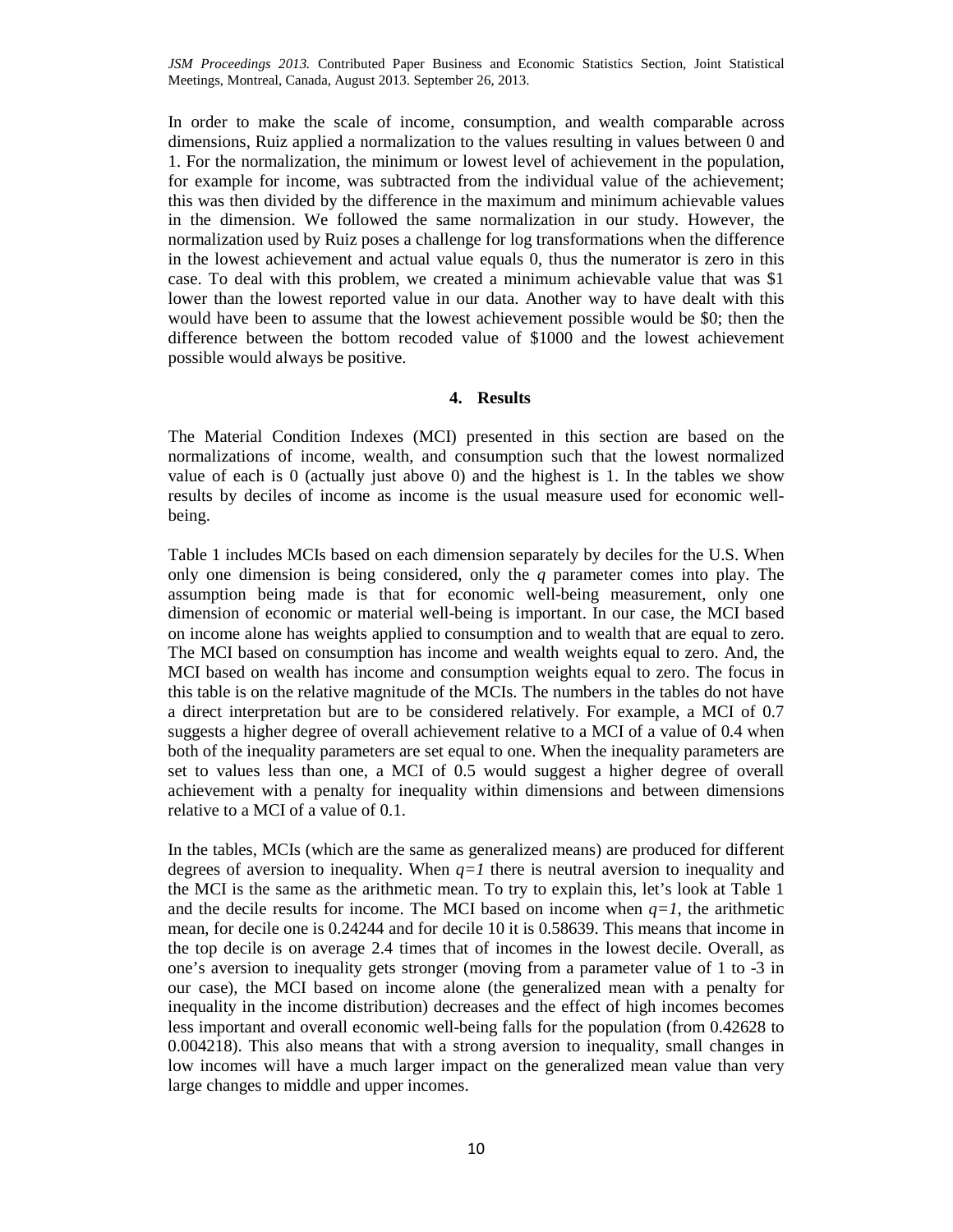Comparing the MCIs (generalized means) based on income, consumption, and wealth alone, higher achievement or economic well-being results are observed when measured by consumption as opposed to income. The MCIs are higher for consumption than they are for income for all levels of inequality aversion considered. The MCIs for wealth are quite high for individuals in the high income groups. In most cases, however, economic well-being across the population is lower when measured using wealth; this is due to the extreme inequality in wealth relative to that in income and consumption.

The remaining tables include results for the MCI that are based on the joint distribution of income, consumption, and wealth. Table 2 presents the MCIs overall and for each income decile using a path-independent measure  $(q=r)$ . When q and r do not equal 1, the generalized means for income, consumption and wealth are penalized for inequality in their distributions (inter-consumer unit inequality within each measure) and for unbalanced achievement across the distributions (intra-consumer unit inequality of the three measures). The stronger the penalties (i.e., more negative the parameter values), the greater is the aversion to inequality of income, consumption and wealth within and across consumer units, the lower the MCI values. Table 3 presents the MCIs overall and for each income decile assuming path-dependency; this is a test of whether the I- and Saggregations produce the same or different results than when path independence is assumed. For Table 3 results, inequality between dimensions is held constant with the *r* parameter set equal to 0.5, while the inequality between individuals within each dimension is allowed to vary.

| 2012Q1, based on conversion to 2011 Dollars |                |         |               |             |                       |               |                |                      |          |
|---------------------------------------------|----------------|---------|---------------|-------------|-----------------------|---------------|----------------|----------------------|----------|
|                                             | Income         |         |               | Consumption |                       |               | Wealth         |                      |          |
|                                             | <b>Neutral</b> | Medium  | <b>Strong</b> |             | <b>Neutral Medium</b> | <b>Strong</b> | <b>Neutral</b> | <b>Medium</b> Strong |          |
| $q=$                                        | 1              | $-1$    | $-3$          | 1           | $-1$                  | $-3$          | 1              | -1                   | $-3$     |
| Income                                      |                |         |               |             |                       |               |                |                      |          |
| <b>Decile</b>                               |                |         |               |             |                       |               |                |                      |          |
| 1                                           | 0.24244        | 0.12024 | 0.00196       | 0.40811     | 0.39419               | 0.37600       | 0.18068        | 0.07026              | 0.05138  |
| $\overline{2}$                              | 0.32918        | 0.32870 | 0.32820       | 0.43566     | 0.42750               | 0.41944       | 0.22629        | 0.08151              | 0.05526  |
| 3                                           | 0.36644        | 0.36619 | 0.36595       | 0.46129     | 0.45361               | 0.44590       | 0.29460        | 0.10212              | 0.05994  |
| 4                                           | 0.39526        | 0.39512 | 0.39499       | 0.48305     | 0.47652               | 0.47002       | 0.34614        | 0.12873              | 0.07212  |
| 5                                           | 0.42065        | 0.42052 | 0.42039       | 0.49950     | 0.49265               | 0.48578       | 0.38436        | 0.15126              | 0.07999  |
| 6                                           | 0.44379        | 0.44370 | 0.44362       | 0.51170     | 0.50579               | 0.49989       | 0.39527        | 0.15864              | 0.08049  |
| 7                                           | 0.46679        | 0.46669 | 0.46659       | 0.52906     | 0.52347               | 0.51762       | 0.43024        | 0.17814              | 0.08499  |
| 8                                           | 0.49070        | 0.49059 | 0.49048       | 0.54564     | 0.54020               | 0.53472       | 0.46876        | 0.21146              | 0.09783  |
| $\boldsymbol{9}$                            | 0.52100        | 0.52078 | 0.52056       | 0.56913     | 0.56328               | 0.55653       | 0.51362        | 0.24498              | 0.10601  |
| 10                                          | 0.58639        | 0.58336 | 0.58078       | 0.61902     | 0.61135               | 0.60369       | 0.61269        | 0.33816              | 0.13202  |
| <b>Total</b>                                | 0.42628        | 0.34405 | 0.004218      | 0.50623     | 0.49120               | 0.47368       | 0.38529        | 0.13450              | 0.070579 |

**Table 1. Material Condition Index Based on Individual Dimensions, CE Interview 2009Q2-**

A comparison of values from Table 1 and Table 2 shows that the MCI under pathindependency provides a different picture of consumer units' material well-being than for the case of consumption and wealth alone. For all levels of inequality aversion considered, the MCI levels are systematically lower than those for consumption alone (e.g., 0.07 points lower for the neutral case). This implies that consumption tends to provide an over-appreciation of average consumer units' material well-being relative to a measure based on the joint distribution of income, consumption, and wealth. For example, with  $q=r=1$  the overall MCI is the simple average of the MCIs of the three components individually. Such a result implies that, on average, households have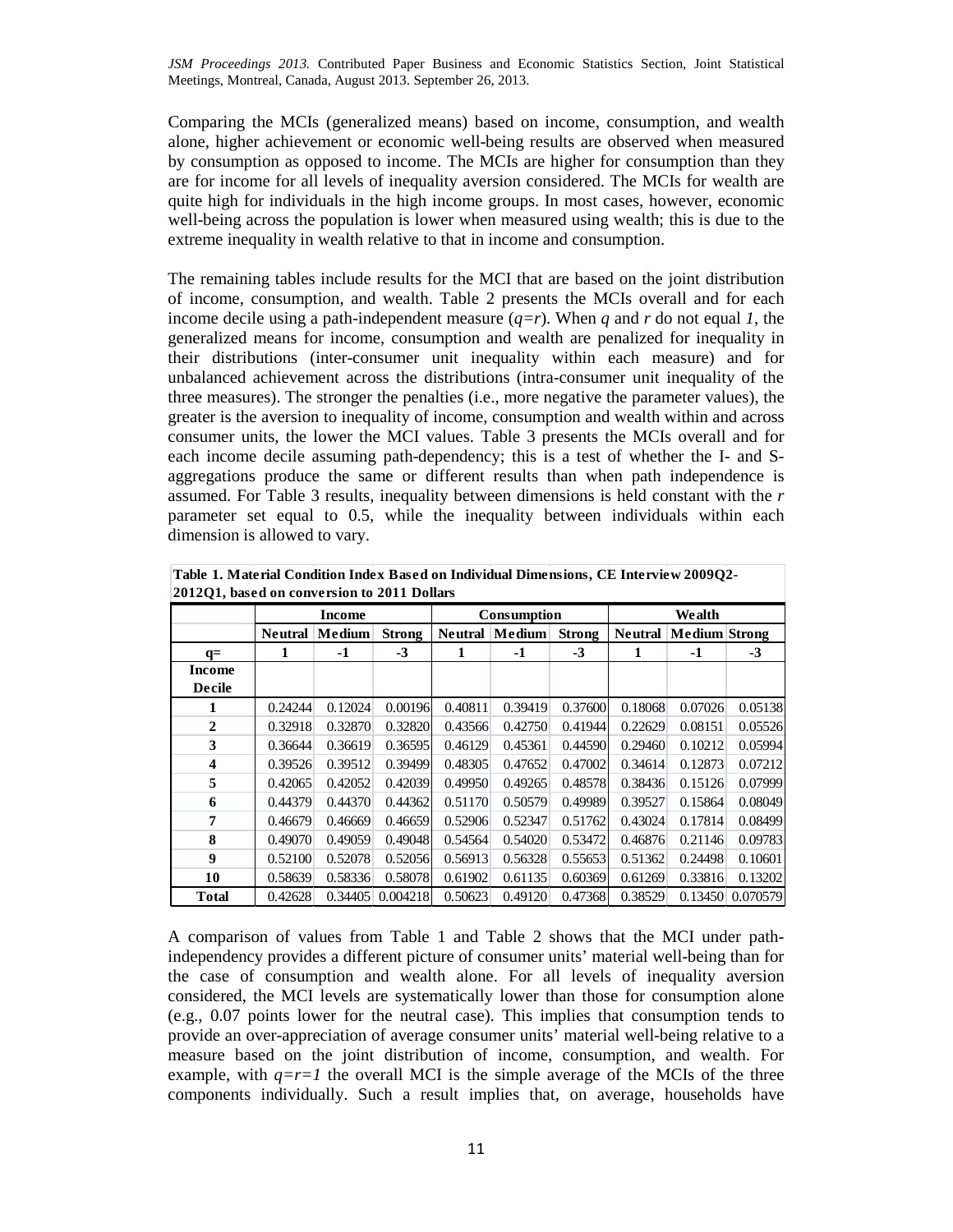relatively lower levels of economic or material well-being when measured in terms of levels of income and/or wealth compared to their well-being when measured in terms of consumption levels. This result is magnified when a penalization for inequality is applied to the levels of the dimensions to account for intra-dimensional and inter-dimensional inequality. When moving from a weaker to a stronger aversion to inequality, the decline in the MCI is larger than in the case of the generalized means of consumption alone. This indicates that the joint distribution of income and wealth is far more unequal than that of consumption alone. This result is similar to the finding of Ruiz (2011) when he compared MCIs based on income alone with a parameter  $q=1$  (the generalized income means) and the MCI under path-independence.

When comparing the results for income alone from Table 1 with the MCI results in Table 2, it appears that income does almost as good a job at measuring material conditions as does the joint distribution of income, consumption, and wealth. Whether the joint defined MCI results are statistically significantly different from the results based on each dimension alone cannot currently be tested as we have no standard errors for the MCIs. The results by income deciles reveal differences that could not have been identified using income, consumption, or wealth alone. By moving along the inequality aversion line, consumption- and income-specific MCIs (generalized means) remain almost unchanged in Table 1, with the exception of the first decile for income. This means that there is strong homogeneity within deciles with regard to income and consumption. This is not the case for wealth alone. The combined result of these three underlying findings is evident in the MCI of Table 2. Here the MCI displays sizable reductions, suggesting that the structure of wealth in each income decile is not as homogeneous as that of consumption and income.

As noted earlier, a desirable and convenient property for a multi-dimensional index is path-independency, i.e., aggregating either across dimensions then across individuals in a population, or first across individuals then across dimensions yields the same results. When the  $r$  and  $q$  parameters are equal, the S- and I-aggregations produce the same MCIs. To test whether path independency holds, we move to the more general case, allowing *r* and *q* to differ; we refer to these measures as path-dependent.

| Table 2. Material Condition Index Under Path-Independency       |                |         |               |  |  |  |  |
|-----------------------------------------------------------------|----------------|---------|---------------|--|--|--|--|
| CE Interview 2009Q2-2012Q1, based on conversion to 2011 Dollars |                |         |               |  |  |  |  |
| Path Independence $(q=r)$                                       |                |         |               |  |  |  |  |
|                                                                 | <b>Neutral</b> | Medium  | <b>Strong</b> |  |  |  |  |
| $q=r$                                                           | 1              | -1      | $-3$          |  |  |  |  |
| <b>Income Decile</b>                                            |                |         |               |  |  |  |  |
|                                                                 | 0.27707        | 0.11959 | 0.00282       |  |  |  |  |
| 2                                                               | 0.33038        | 0.16998 | 0.07952       |  |  |  |  |
| 3                                                               | 0.37411        | 0.20369 | 0.08625       |  |  |  |  |
| 4                                                               | 0.40815        | 0.24198 | 0.10368       |  |  |  |  |
| 5                                                               | 0.43483        | 0.27226 | 0.11494       |  |  |  |  |
| 6                                                               | 0.45025        | 0.28478 | 0.11570       |  |  |  |  |
| 7                                                               | 0.47536        | 0.31034 | 0.12215       |  |  |  |  |
| 8                                                               | 0.50170        | 0.34808 | 0.14044       |  |  |  |  |
| 9                                                               | 0.53458        | 0.38573 | 0.15212       |  |  |  |  |
| 10                                                              | 0.60604        | 0.47565 | 0.18901       |  |  |  |  |
| <b>Total</b>                                                    | 0.43927        | 0.24237 | 0.00608       |  |  |  |  |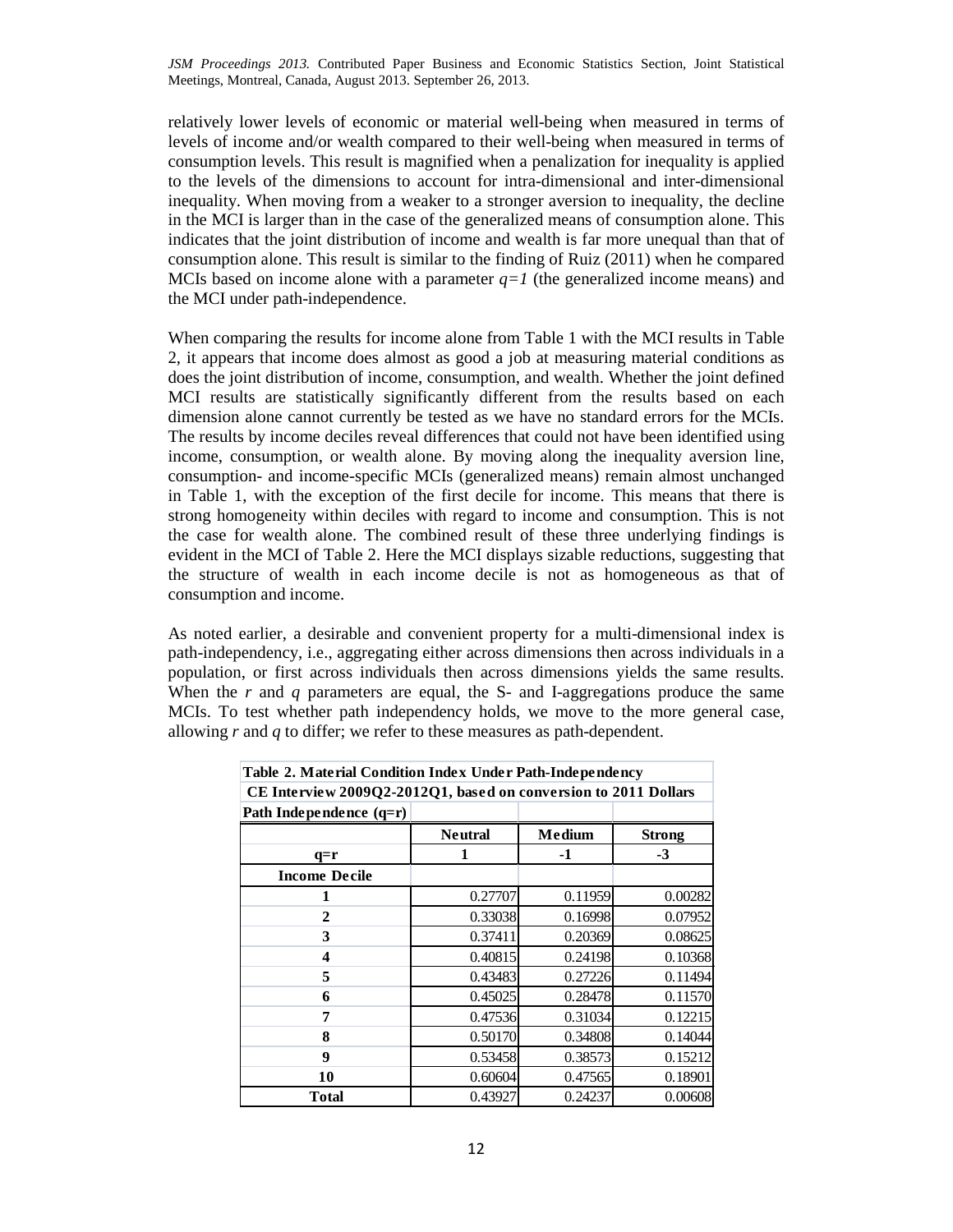Table 3 includes results for the path-dependent measures using the S-aggregation and Iaggregations with a constant penalization for the unbalanced dimensions within individuals, denoted by the *r* parameter, while *q* varies. In other words, there is a constant penalty, with  $r=0.5$ , placed on the data when the correlations between income, consumption, and wealth are not equal for individuals. For the S-aggregation, the *q* parameter is applied first to income, consumption, and wealth separately to penalize the within dimension inequality; thus, the first aggregation is across individuals units within each dimension. The next aggregation is across dimensions with a penalty applied to account for between-dimension inequality, again, denoted by the *r* parameter. For the Iaggregation, the *r* aversion to inequality parameter is applied to each dimension of income, consumption, and wealth within each individual to create something like an individual Material Condition Index. Then the joint distributions of the individual MCIs are aggregated through the application of the *q* parameter to account for differences between individuals of their specific MCI's. Hence, for the I-aggregation, the aggregation is first across dimensions and then across individuals.

As seen in Table 3, when moving to the general case, allowing *q* and *r* to vary, we see that the numerical results are not the same for the S- and I-aggregations. But, when no penalization is applied for inter-individual inequalities  $(q=1)$ , the MCI displays almost identical results whatever the order of the aggregation. However, differences emerge when moving along the inequality aversion line. For example, under medium  $(q=-1)$  and strong aversion  $(q=-3)$ , path independent measures display lower values of material wellbeing or achievement overall and for each income decile than do the path-dependent measures. The S-aggregation, with path dependence, displays higher values relative to those for the I-aggregation overall and for all but the first two income decile groups. In contrast, for France, Ruiz (2011) reported that the I-aggregation displayed the highest values, while measures using the S-aggregation were in-between the I-aggregation with path dependency and with path independency.

| CE Interview 2009Q2-2012Q1, based on conversion to 2011 Dollars |                |                      |               |                      |               |               |  |  |
|-----------------------------------------------------------------|----------------|----------------------|---------------|----------------------|---------------|---------------|--|--|
|                                                                 |                | <b>S-Aggregation</b> |               | <b>I-Aggregation</b> |               |               |  |  |
|                                                                 | <b>Neutral</b> | Medium               | <b>Strong</b> | <b>Neutral</b>       | <b>Medium</b> | <b>Strong</b> |  |  |
| $q=$                                                            | 1              | -1                   | $-3$          | 1                    | -1            | $-3$          |  |  |
| Income                                                          |                |                      |               |                      |               |               |  |  |
| Decile                                                          |                |                      |               |                      |               |               |  |  |
| 1                                                               | 0.25949        | 0.21441              | 0.18435       | 0.25484              | 0.22832       | 0.20594       |  |  |
| $\overline{2}$                                                  | 0.31269        | 0.27160              | 0.23693       | 0.30944              | 0.28509       | 0.26733       |  |  |
| 3                                                               | 0.35461        | 0.32944              | 0.30597       | 0.35584              | 0.32713       | 0.30327       |  |  |
| $\overline{\mathbf{4}}$                                         | 0.38906        | 0.37271              | 0.35701       | 0.39207              | 0.36344       | 0.33713       |  |  |
| 5                                                               | 0.41653        | 0.40509              | 0.39394       | 0.42045              | 0.39227       | 0.36435       |  |  |
| 6                                                               | 0.43276        | 0.42147              | 0.41016       | 0.43627              | 0.40968       | 0.38209       |  |  |
| 7                                                               | 0.45832        | 0.45008              | 0.44180       | 0.46236              | 0.43613       | 0.40726       |  |  |
| 8                                                               | 0.48602        | 0.48087              | 0.47570       | 0.49029              | 0.46588       | 0.43734       |  |  |
| $\boldsymbol{0}$                                                | 0.52002        | 0.51703              | 0.51406       | 0.52456              | 0.50062       | 0.47025       |  |  |
| 10                                                              | 0.59347        | 0.59299              | 0.59253       | 0.59833              | 0.57559       | 0.54474       |  |  |
| <b>Total</b>                                                    | 0.41550        | 0.40228              | 0.38948       | 0.42446              | 0.37231       | 0.31836       |  |  |

**Table 3. Material Condition Index Under Different Aggregations Unbalanced between dimensions is penalized with r=0.5 in each case**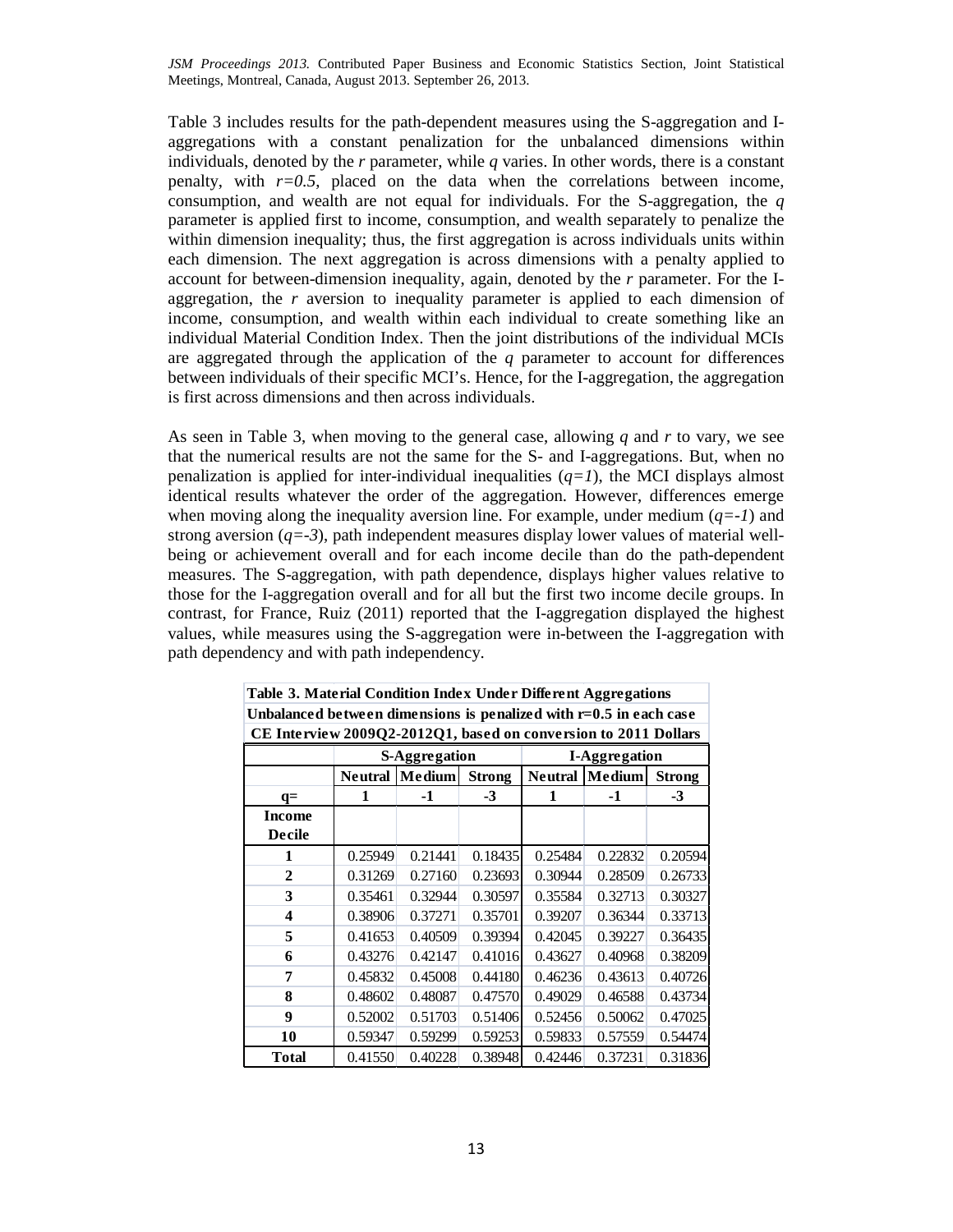An additional set of MCIs were produced that are based on income and consumption only. This was done because of our concern with the restrictions that we had to place on the wealth data for the previously produced results. As noted earlier, we recoded wealth values that were less than \$1,000 to equal \$1,000. In our original look at the data, we found that 14 percent of consumer units in our sample had negative net worth while an additional 10 percent had zero net worth; 5 percent had values between \$0 and \$1,000. These results revealed a multidimensional measure that accounts only for income and consumption, and not wealth, will lead one to assume a more optimistic view of material conditions or economic achievement in the U.S., for the time period under study, than will one based on the joint distribution of income, consumption, and wealth together.

## **5. Conclusions**

In this study, the OECD ICW Framework was used to define income, consumption, and wealth using available data from U.S. Consumer Expenditure Survey, Interview Component. Data from consumer units participating in four consecutive interviews during the 2009 quarter two to the 2012 quarter one time period were used for the analysis. Following the method developed by Ruiz (2011), joint distributions of income, consumption, and wealth were produced with results shown as Material Condition Indexes. The sensitivity of aversions to inequality on the indexes was studied. Findings suggest that consumption is more equally distributed across individuals in the population, and represents higher levels of economic well-being than do income or wealth in the U.S. for the time period under study. In general, using consumption alone overestimates the material well-being of consumers relative to a measure that considers the joint distribution of income, consumption, and wealth. However, the results for income alone, compared to the MCI, show little difference in economic well-being.

The results from the analysis are sensitive to the definitions of income, consumption and wealth used. Future analyses will include the flow of services from owned vehicles in the consumption measure and a net income flow for these services for income. For a consistent wealth measure, the net worth of vehicles owned, after accounting for vehicle loan debt, will be developed. Future analyses will also be based on a better adjusted disposable income measure, one that is based on a simulation of taxes. The sensitivity of the results to other normalizations and to the treatment of negative and zero values for income, consumption, and wealth will also be studied. And finally, longitudinal weights will be developed that account for attrition in response across the four interviews.

#### **Acknowledgements**

Thanks are extended to Nicolas Ruiz of the Organization for Economic Co-operation and Development (OECD) for sharing his computer code to produce the Material Condition index and his addressing our questions as we used the method, to Marco Mira of the OECD for helping us understand better the ins and outs of multidimensional measures, and to Marisa Gudrais at BLS for her amazing SAS skills and help in making that code usable with the U.S. Consumer Expenditures Survey data. We appreciate too the support from staff in the CE Division, especially Bill Passero and Laura Paszkiewicz.

*Disclaimer:* Any opinions expressed in this paper are those of the authors and do not constitute policy of the Bureau of Labor Statistics or the Census Bureau.